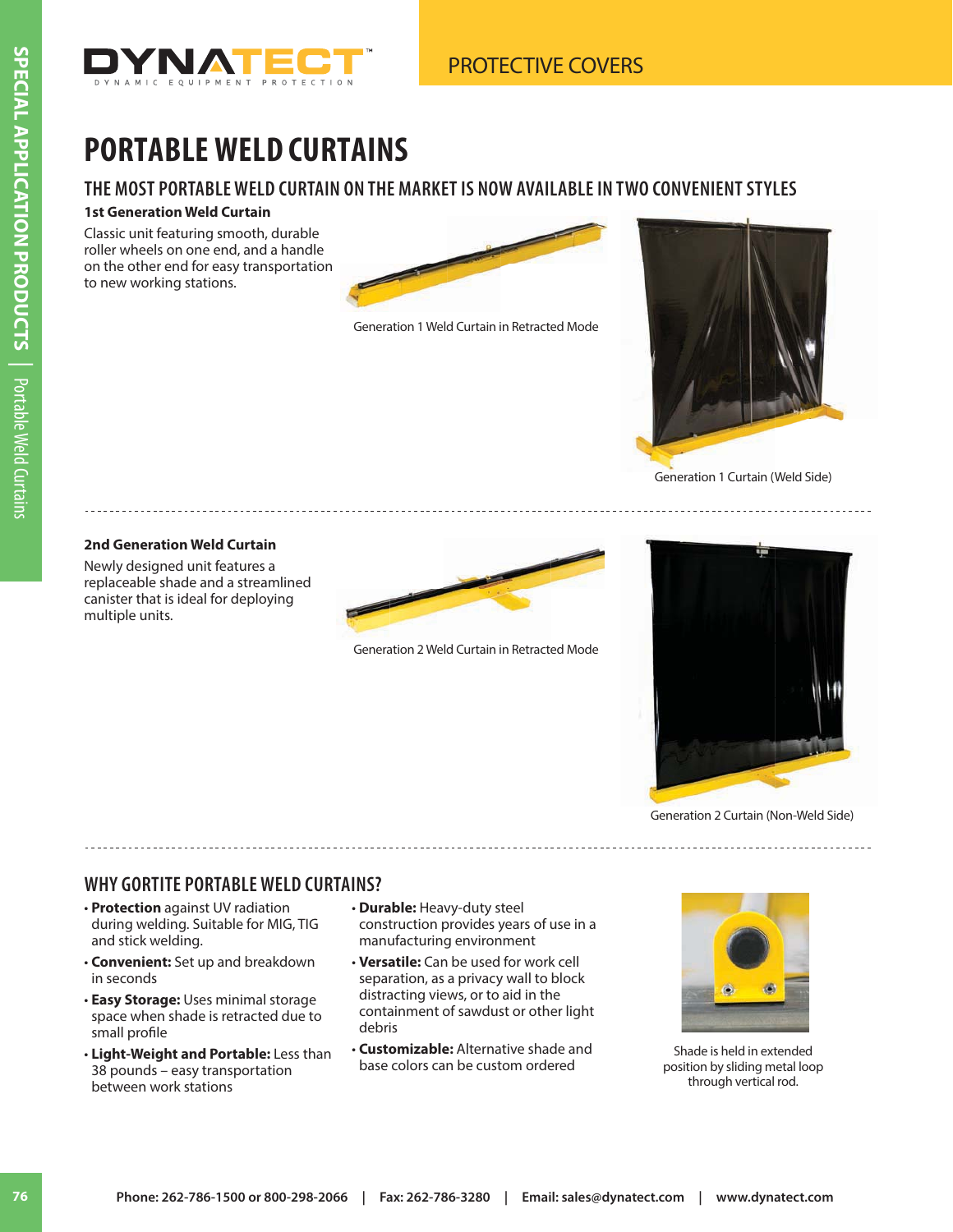

# **PORTABLE WELD CURTAINS**

### **GEN 1 PORTABLE WELD CURTAIN SPECIFICATIONS Dimensions:**

Shade width: 74.5" (1,892 mm) Shade height: 75.00" (1,905 mm) Canister length: 81.25" (2,064 mm) Canister width: 5.13" (130 mm) Retracted height: 6.63" (168 mm) Base support leg length: 23.00" (584 mm)

**Weight:** 38 lbs. (17.2 kg.)

#### **Appearance:**

Shade material: 0.014" PVC film, dark green or yellow. Alternative shade and base colors can be special ordered.



Generation 1 Curtain (Weld Side)

## **GEN 2 PORTABLE WELD CURTAIN SPECIFICATIONS**

6.63

#### **Dimensions:**

Shade width: 74.5" (1,892 mm) Shade height: 72.00" (1,829 mm) Canister length: 77.88" (1,978 mm) Canister width: 7.66" (195 mm) Retracted height: 4.88" (124 mm)

**Weight:** 37.5 lbs. (17 kg.)

#### **Appearance:**

Shade material: 0.014" PVC film, dark green or yellow. Alternative shade and base colors can be special ordered.



Generation 2 Curtain (Non-Weld Side)





4.88"